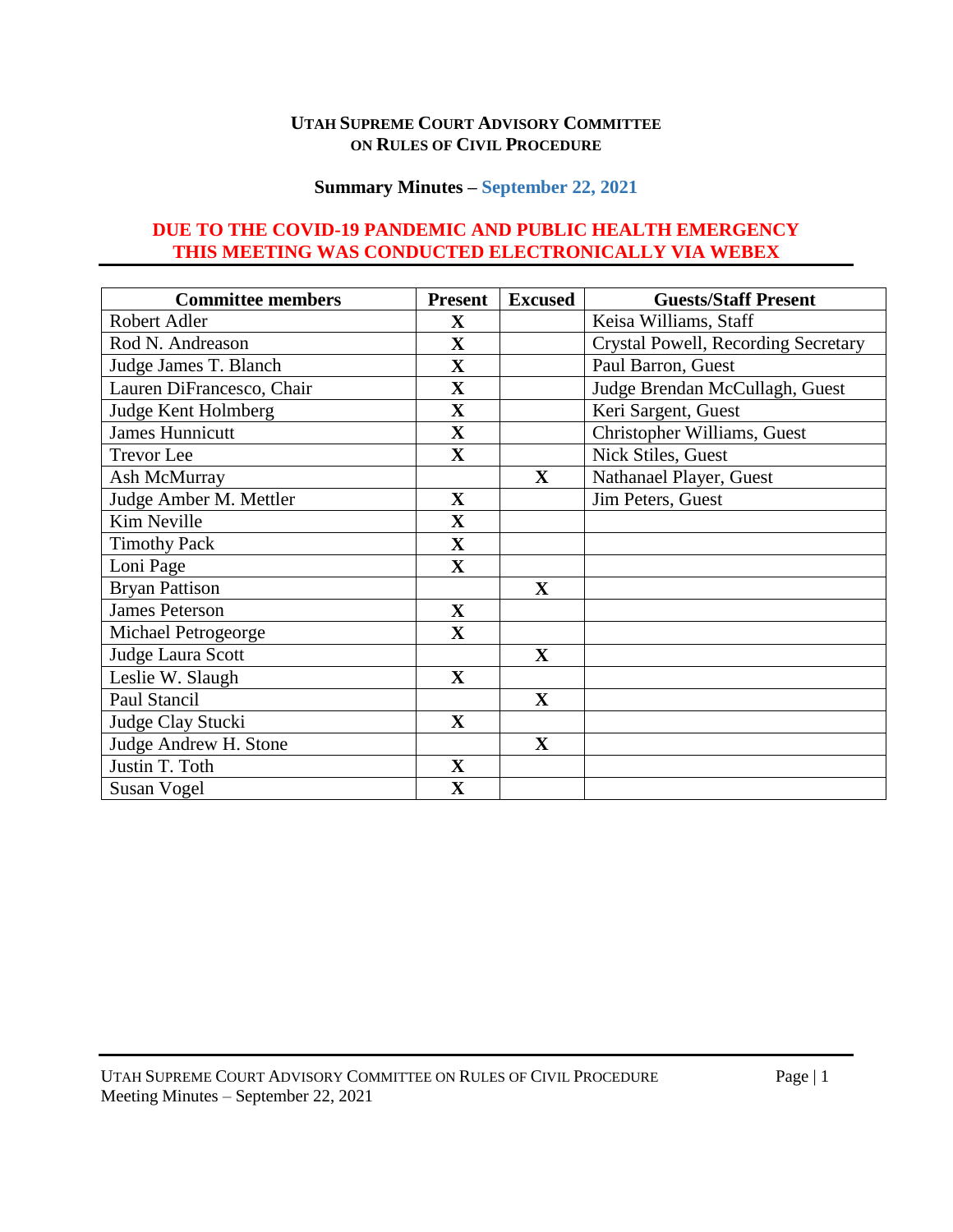#### **(1) MEMBER INTRODUCTIONS**

New and continuing members as well as committee staff and guests introduced themselves.

#### **(2) APPROVAL OF MINUTES**

Lauren DiFrancesco asked for approval of the minutes subject to minor amendments noted by the minutes subcommittee. Jim Hunnicutt moved to adopt the minutes as amended; Susan Vogel seconded. The minutes were approved unanimously.

#### **(3) DISCUSSION OF RULE 5**

Ms. Keisa Williams opened the discussion on Rule 5, summarizing public comments and questions raised by Justice Lee, as noted in the rule draft included in the materials. Following discussion, the Committee made the following amendments in response to Justice Lee's questions:

- *(line 46)* **What does "or by other notice" mean?**
	- o "or by other notice" was meant to address all of the ways in which a pro se litigant might provide an email address to the court or to other parties.
	- o To clarify and accomplish that purpose, the committee struck "or by other notice," removed the reference to Rules 10 and 76, and added "and other parties."
- *(lines 49-50)* **What if the person hasn't provided a mailing address? Couldn't service be made by other methods listed in (C)?**
	- $\circ$  Yes. The committee added a reference to the methods in (b)(3)(C).
- *(lines 50-51)* **Does this mean there is an unlimited amount of time to serve someone by mail following an undeliverable notice?**
	- o The committee added a time limit: "provided service by another method is made within 3 days following receipt of an undeliverable email notice, excluding Saturday, Sunday, or legal holidays.
- *(lines 58-59)* **Doesn't this essentially allow parties to "opt-out" of email service by simply not providing an email address? Does that defeat the purpose?**
	- o This is really a policy decision for the Court. An exception is necessary to account for those who cannot communicate by email, but most pro se litigants prefer email and provide it freely. The committee does not believe the "optout" provision would be abused.

Other amendments included eliminating the use of gendered pronouns (*lines 56 and 58*) and eliminating the requirement that parties "certify" their inability to serve and receive documents by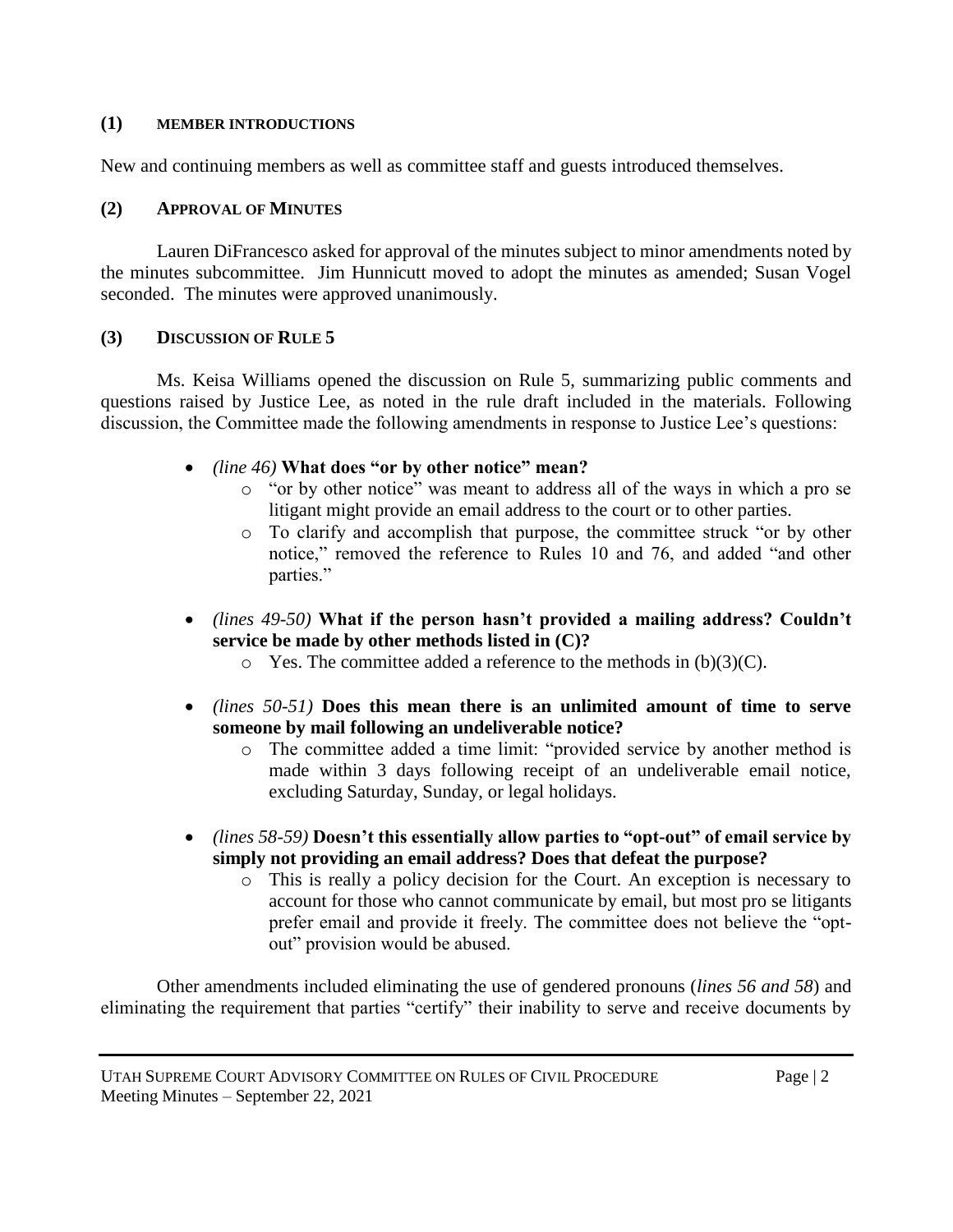email (*line 55*). The amendment would allow litigants to simply "notify" the court and other parties of their inability to use email. The committee felt certification was unnecessary and confusing for pro se litigants.

Ms. Vogel noted that a more a focused discussion of persons with disabilities or lack of access to technology is necessary to ensure those individuals are able to easily "opt-out" or certify that they are unable to serve or be served by email. Ms. Vogel noted the difficulty that self-represented parties and those who lack access to technology already have in receiving notices from the court. Ms. Vogel explored whether this should be done by adding a 'check box' on the form and should be referred to the forms committee.

After a full discussion, Mr. Hunnicutt moved to adopt the revisions and Ms. Vogel seconded. The motion passed unanimously.

## **(4) Rule 100A**

Judge Holmberg summarized the concerns raised by court staff on Rule 100A pertaining to the additional workload that will be created for court staff. He noted that the November 1<sup>st</sup> effective date posed an unfeasible burden on court staff and would have a detrimental effect given the lack of human and financial resources. Based on extensive feedback, he recommended that that the effective date be suspended. Ms. Keri Sargant also recommended a delay in implementation of the rule to allow court staff and administration to prepare. Mr. Hunnicutt noted that while delay in the short term is required, the rule has been in the pipeline for over four years and expressed concern that postponing implementation may lead to other legislative actions. Judge Amber Mettler recommended that that the issue be addressed with the Judicial Council to push for increased resources so that the rule may be implemented properly.

Mr. Robert Alder questioned whether it makes sense to remove case management conferences from track one cases. Mr. Hunnicutt noted that the proposal for a case management conference does expedite the divorce process by identifying what track a case falls in; thereby estimating how long a case will take and how many resources will be needed.

Ms. Vogel noted that the case management conference can be highly effective for pro se litigants who do not understand the system. Litigants receive a quick education of the process and learn what will be required of them. Mr. Hunnicutt also pointed out that part of the appeal of case management conferences is judges can use it to push settlement on the spot, and often push for at least partial settlements narrowing the issues.

Mr. Nick Stiles suggested that the committee's decision be placed on the Supreme Court's conference agenda in October. Judge Holmberg and Ms. DiFrancesco volunteered to attend the conference to lead the discussion.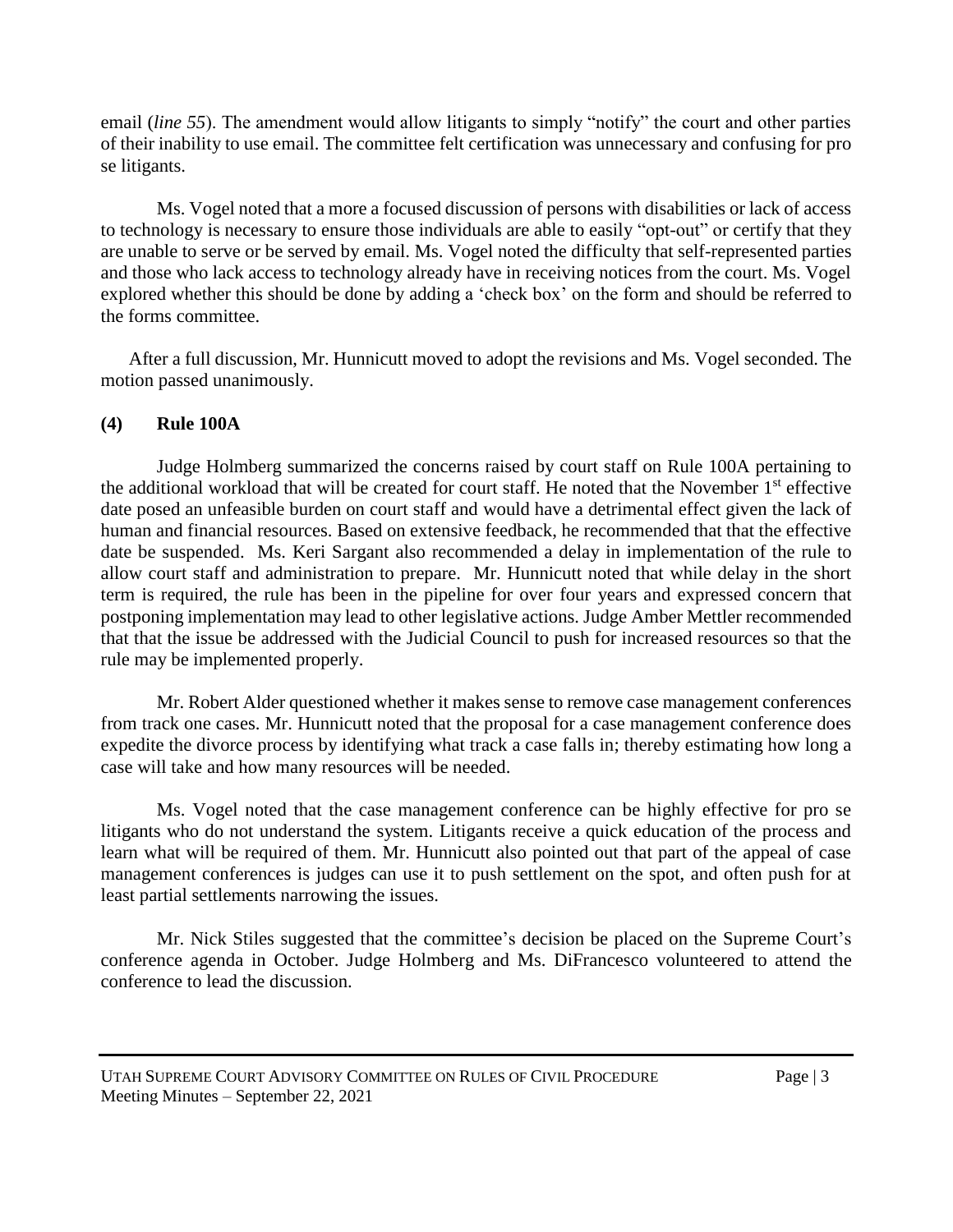Judge Holmberg moved to delay the effective date until May 1, 2022. Judge Stucki seconded. The motion passed unanimously.

## **(5) Rule 108**

Judge Holmberg and Mr. Hunnicutt updated the committee on the status of Rule 108. Judge Holmberg stated that all of the discussion and feedback he received, as well as recent case law on the authority of judges and commissioners, leads to the conclusion that the proposed changes are unconstitutional. Judge Holmberg recommended that the committee retire the issue. The committee expressed thanks for the work that had been done.

# **(6) RULES OF SMALL CLAIMS PROCEDURE: ODR (ONLINE DISPUTE RESOLUTION)**

Judge McCullagh opened the discussion concerning ODR and the Small Claims Procedure Rules by giving a summary of the history of ODR from its pilot program to its current operation under a standing order of the Supreme Court. They are now working on a permanent set of rules to govern the roll out of the program. Judge McCullagh noted that it is expedient to standardize the rules and make them more understandable.

Judge McCullagh asked for a focus on substantive changes in order to present the concept of the proposals to the Court for feedback.

Judge Stucki expressed that the language in Rule 9(c) could be unclear as "immediately" needs to be defined. The rule was revised to provide that the party granted default judgment must serve the judgment within 7 days. Judge McCullagh noted that service of judgments will most likely be by traditional mail as the second party would have defaulted by their absence and most likely have not provided an email address.

Judge Stucki noted that Rule 3(d) only provides one method of dismissing the case and questioned whether to provide courts with the ability to dismiss the case after 14 days for failure to file the proof of service. Judge McCullagh clarified that the failure to serve the proof of service triggers the ability of the defendant to exercise the right to move for dismissal and the court must be notified of that by the defendant.

The committee discussed changing the language in 2(d) to read, "the court will notify the plaintiff at the email address provided."

Judge Stucki asked for clarification of whether Rule 2(b) mandates that small claims litigants must have emails and suggested including a statement about requesting an exemption pursuant to Rule 5.